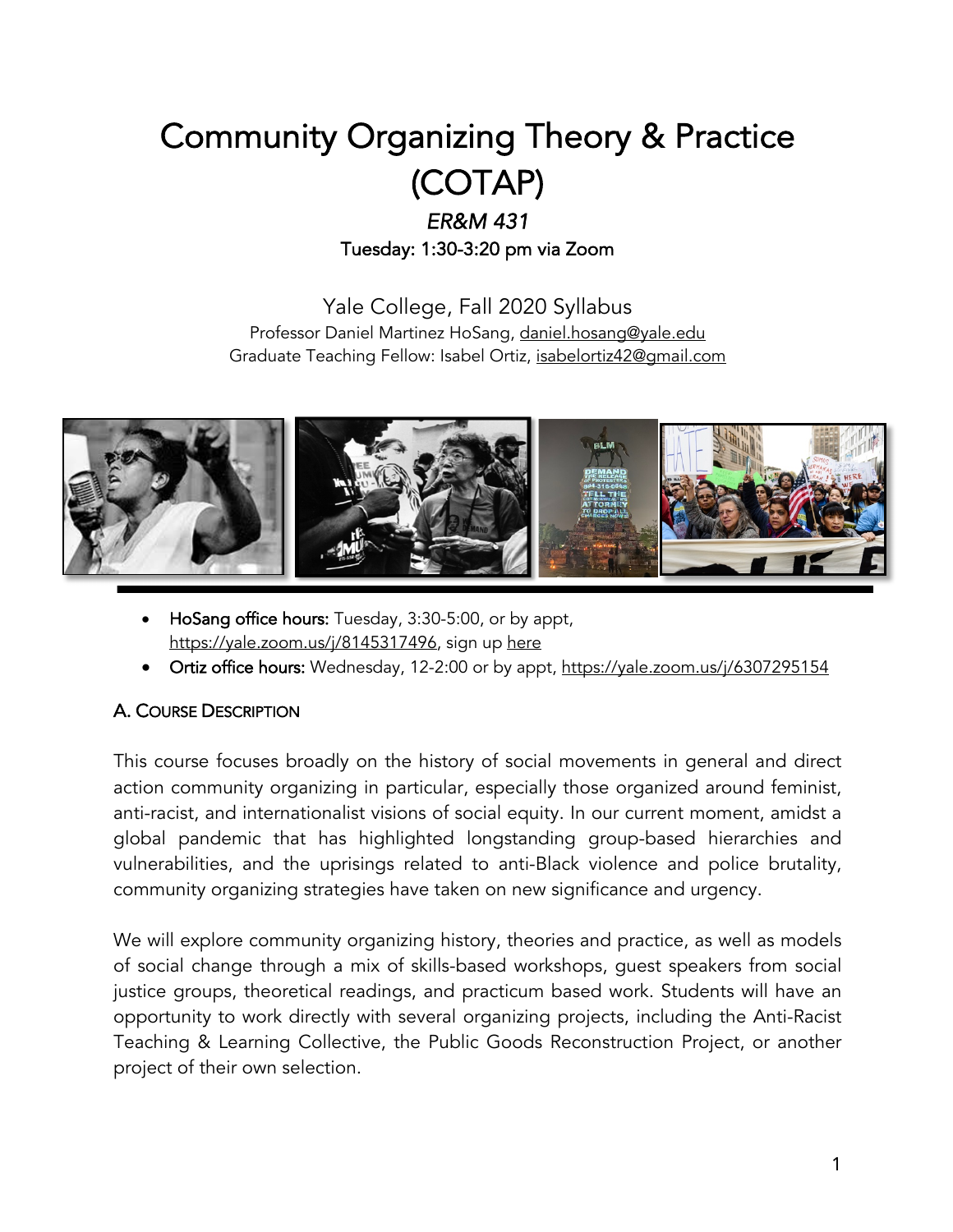The texts for the course, written by both academic scholars, organizers and grassroots leaders, engage a series of questions: What is community organizing and how can we trace its origins and development in the US? What key assumptions lie at the center of this approach to social and political change, and what differences and divisions characterize the field? How does race, class, gender, sexuality, indigeneity, neighborhood and nation shape different organizing traditions? Finally, what role has research and knowledge production played in community organizing history and practice?

The course is designed for students with both research interests in community-based organizing, as well as those considering career opportunities in a variety of non-profit and social change fields. The course will also engage in an ongoing collaboration with Professor Leah Mirakhor's "Writer/Rioter: Public Writing in the 21st Century" sharing guest speakers, discussions, and public-facing assignments.

The readings draw from a variety of political commitments and perspectives and are designed to help us all reflect on our own ideas and worldviews within a shared and constructive framework. Many of the class sessions incorporate small group activities and other collaborative approaches.

The course is generally organized through units specific to different organizing genealogies related to race, class, gender, sexuality, indigeneity and other forms of difference shape privilege and power. These are not meant to be comprehensive, nor mutually exclusive. Throughout the course, students will be invited to contribute additional texts based on their interests and commitments.

### B. REQUIRED TEXTS

Not available through Yale libraries; must purchase separately.

- Barbara Ransby, *Making All Black Lives Matter: Reimagining Freedom in the Twenty-First Century (UC Press, 2018).*
- Jonathan Matthew Smucker, *Hegemony How-To: A Roadmap for Radicals* (AK Press, 2018).

These texts are available online through Yale Libraries or another source.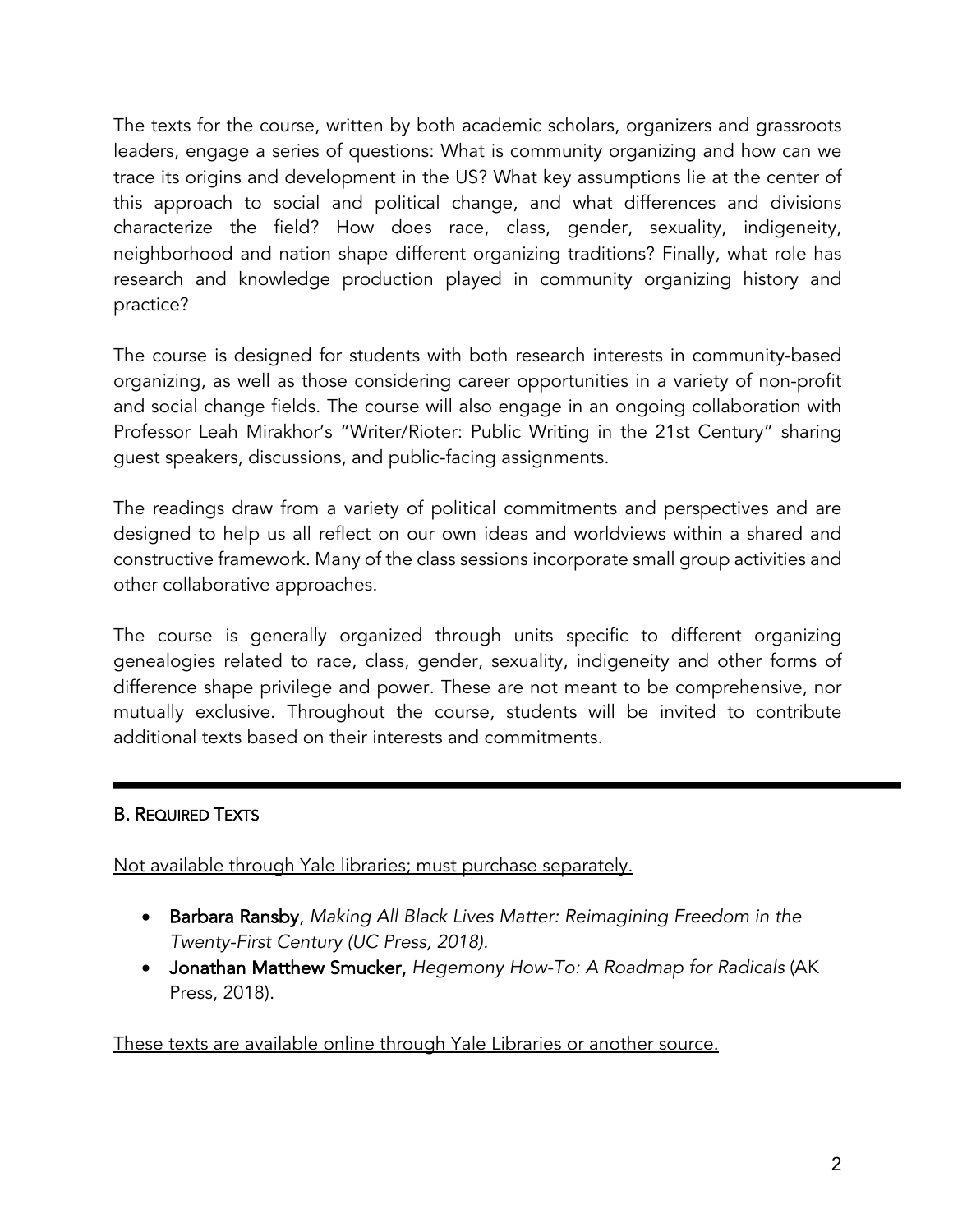- Ajamu Nangwaya, Kali Akuno, *Jackson Rising: The Struggle for Economic Democracy and Black Self-Determination in Jackson, Mississippi* (Daraja Press, 2017).
- Grace Lee Boggs, *The Next American Revolution: Sustainable Activism for the Twenty-First Century* (University of California Press, 2012).
- Jane F. McAlevey, *No Shortcuts: Organizing for Power in the New Gilded Age*  (Oxford, 2018).
- Sillman, Fried, Ross and Gutierrez edited, *Undivided Rights: Women of Color Organize for Reproductive Justice* (South End Press, 2004).
- Charles Payne, *I've Got The Light Of Freedom The Organizing Tradition And The Mississippi Freedom Struggle* (UC Press, 1996).
- Keeanga-Yamahtta Taylor, *From #BlackLivesMatter to Black Liberation* (Haymarket, 2016).
- Nick Estes, Our History is the Future: *Standing Rock Versus the Dakota Access Pipeline, and the Long Tradition of Indigenous Resistance* (Verso, 2019).
- Leanne Betasamosake Simpson*. As We Have Always Done: Indigenous Freedom through Radical Resistance.* (University of Minnesota Press, 2017.)

## C. ASSIGNMENTS

- 1. WEEKLY CONTRIBUTIONS TO COURSE WEBSITE AND WIKI. Students will contribute to the course website and wiki (on Canvas) each week, engaging with a variety of options including book, podcast or website reviews, writing profiles of guest speakers, editing guest speaker videos, and other assignments. Details to be provided in class (50% of final grade).
- 2. COLLABORATIVE RESEARCH PROJECT. Students will work in teams around a research project completed in collaboration with a community-based organizing project. Several group options are available, or students may propose a project of their own. Details to be provided in class. (30% of final grade).
- 3. SEMINAR PARTICIPATION AND ATTENDANCE. Attendance is taken every class; advanced reading and participation are critical. You must notify the instructor in advance if you anticipate missing a class meeting and you must complete a make-up assignment. Regular participation in the course wiki is also required (20% of final grade).

### D. OTHER COURSE POLICIES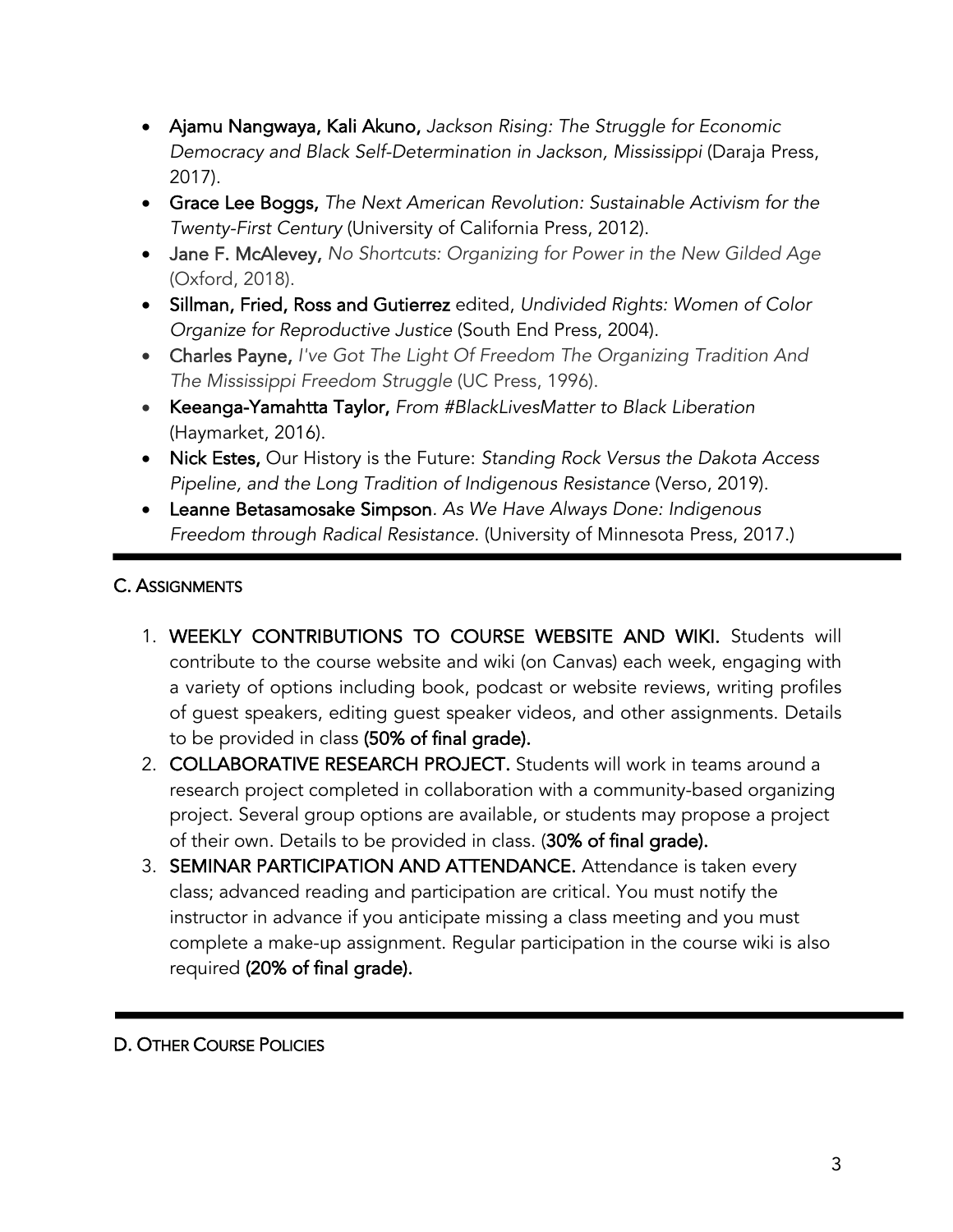- 1. CLASSROOM CONDUCT & CLIMATE. We are all accountable to create a climate of mutual respect and engagement in the classroom. While differences of opinion, perspective and analysis are important and will be encouraged, common courtesy as well as University policy prohibit personal attacks and discriminatory conduct. Do not record/post/publish classroom discussions in any form without participants' consent.
- 2. ATTENDANCE. The seminar will be conducted via Zoom. Early in the term, we will establish a set of community guidelines and expectations in order to facilitate productive exchanges and work in the seminar.
- 3. ACADEMIC INTEGRITY. All work submitted in this course must be your own and produced exclusively for this course. The use of sources (ideas, quotations, paraphrases) must be properly acknowledged and documented. Penalties for plagiarism can include a failing grade for the course. Guidelines on proper citation practices and avoiding plagiarism can be found here: http://writing.yalecollege.yale.edu/advice-students/usingsources/ and here: http://ctl.yale.edu/writing/using-sources/understanding-and-avoidingplagiarism/what-plagiarism.
- 4. ACCOMDATIONS. If there are aspects of the instruction or design of this course that result in disability related barriers to your participation, please notify the instructor as soon as possible to discuss an accommodation. You may also wish to contact the Yale Resource Office on Disability http://rod.yale.edu/courseaccommodation.
- 5. SYLLABUS CHANGES: Changes to the syllabus may be made during the term and will be announced in class and on Canvas.
- 6. LATE SUBMISSION POLICY: Generally, a letter grade will be deducted for any assignments submitted after the due date.
- 7. DIGITAL RESOURCES: Relevant class materials posted on Canvas are indicated. Students are expected to check the course site regularly.

## E. READINGS SCHEDULE (ALL ARTICLES/CHAPTERS ARE AVAILABLE ON THE CANVAS SITE)

#### UNIT A: INTRODUCTION TO SOCIAL CHANGE AND POWER

### WEEK 1: INTRODUCTION & OVERVIEW (9/1)

*Readings*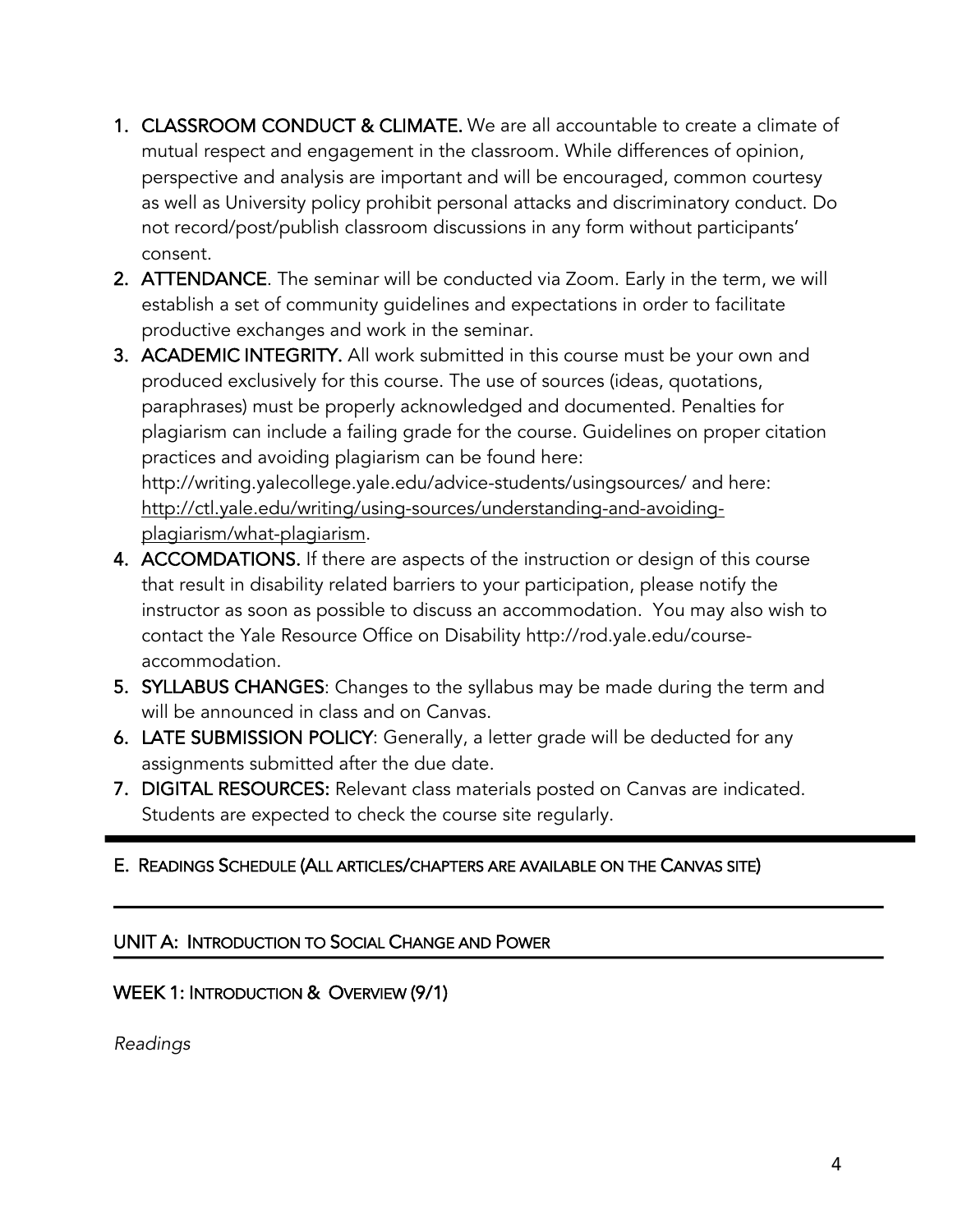- Steven Osuna "Class Suicide: The Black Radical Tradition, Radical Scholarship, and the Neoliberal Turn" in Johnson and Lubin edited, *Futures of Black Radicalism* (Verso 2017)
- George Lipsitz, "*Accompaniment as a Way of Life,"* foreword to Mary Watkins, *Mutual Accompaniment and the Creation of the Commons* (Yale, 2019).
- Anne Spice, "Heal The People, Heal The Land: An Interview With Freda Huson" in Nick Estes and Jaskiran Dhillon edited Standing with Standing Rock: Voices from the #NoDAPL Movement. (University of Minnesota Press, 2019).
- Spotlight organization: Khmer Girls in Action, Long Beach, http://kgalb.org/

### WEEK 2: BUILDING A VOCABULARY OF ORGANIZING (9/8)

*Readings*

-

- Jonathan Matthew Smucker, "Political Orphan" in *Hegemony How-To: A Roadmap for Radicals* (AK Press, 2018).
- Jane F. McAlevey, "Introduction" in *No Shortcuts: Organizing for Power in the New Gilded Age* (Oxford, 2018).
- Kim Bobo et al. "The Fundamentals of Direct Action Organizing" in *Organizing for Social Change* (Forum Press, 2010).
- Cesar Chavez, "The Organizer's Tale" Rampart's Magazine, 1966.
- Spotlight organization: Virginia Organizing
- Guest organizer: Libero Della Piana, Alliance for a Just Society, https://allianceforajustsociety.org/

### WEEK 3: RECONSTRUCTING PUBLIC GOODS & THE COMMONS (9/15)

*Readings*

İ

- K Sabeel Rahman, *Losing and Gaining Public Goods, Boston Review* (2019), http://bostonreview.net/forum/k-sabeel-rahman-losing-and-gaining-publicgoods
- Lauren Jacobs, "Response to Rahman" http://bostonreview.net/forum/losingand-gaining-public-goods/lauren-jacobs-naming-villain
- Mary Watkins, "Introduction" in *Mutual Accompaniment and the Creation of the Commons* (Yale, 2019).
- Amitava Kumar, "I'm Writing a Novel, but There is the News, Brick Magazine, (103) https://brickmag.com/im-writing-a-novel/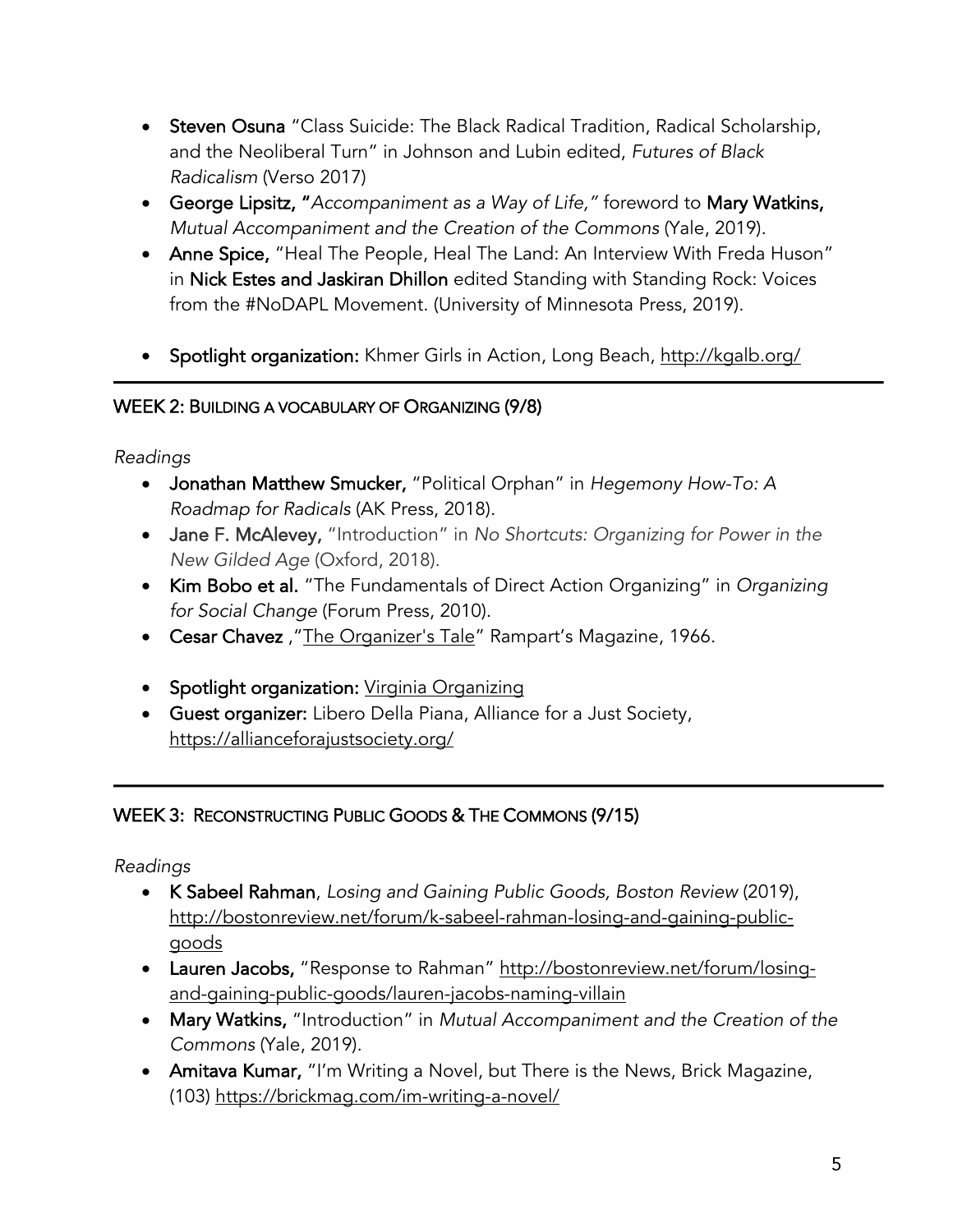- Spotlight organization: Idaho Community Action Network
- Guest organizer: LeeAnn Hall, Alliance for a Just Society
- Guest speaker: Amitava Kumar (joint with Public Writing class)

#### WEEK 4: TEACHER ORGANIZING AND ANTI-RACIST CURRICULA AND PEDAGOGY (9/22)

#### *Readings*

-

- Jane McAlevey, *No Shortcuts,* Chapter 4, "Chicago Teachers: Building a Resilient Union."
- Please watch the webinar, "The Anti-Racist Education We Need" on the Anti-Racist Teaching & Learning Collective website and read the profiles on the website: Spotlight organization: Anti-Racist Teaching & Learning Collective and Students for Educational **Justice (New Haven)**
- Sarah Jaffe, "The Radical Organizing That Paved the Way for LA's Teachers' Strike" *The Nation*, January 19, 2019.
- Guest Organizer: Laura Burfoot, Hearing Youth Voices (New London)

### WEEK 5: ECONOMIC COOPERATIVES & ECONOMIC JUSTICE IN THE SOUTH (9/29)

*Readings*

- Kali Akuno, "Build and Fight: The Program and Strategy of Cooperation Jackson" and Makani Themba-Nixon, "The City as Liberated Zone: The Promise of Jackson's People's Assemblies" in Ajamu Nangwaya and Kali Akuno edited, *Jackson Rising: The Struggle for Economic Democracy and Black Self-Determination in Jackson, Mississippi* (Daraja Press, 2017)-
- Makani Themba, "An Island Amid Mississippi's Covid Madness" *The Nation,* July 8, 2020. https://www.thenation.com/article/society/coronavirus-racismamerica/
- Spotlight organization: Cooperation Jackson https://cooperationjackson.org/ (please review website in advance)
- Guest organizer: Makani Themba, Higher Ground Change Strategies

### WEEK 6: REPRODUCTIVE JUSTICE & QUEER FUTURES (10/6)

*Readings*

-

• Sillman, Fried, Ross and Gutierrez edited *Undivided Rights: Women of Color Organize for Reproductive Justice* (South End Press, 2004).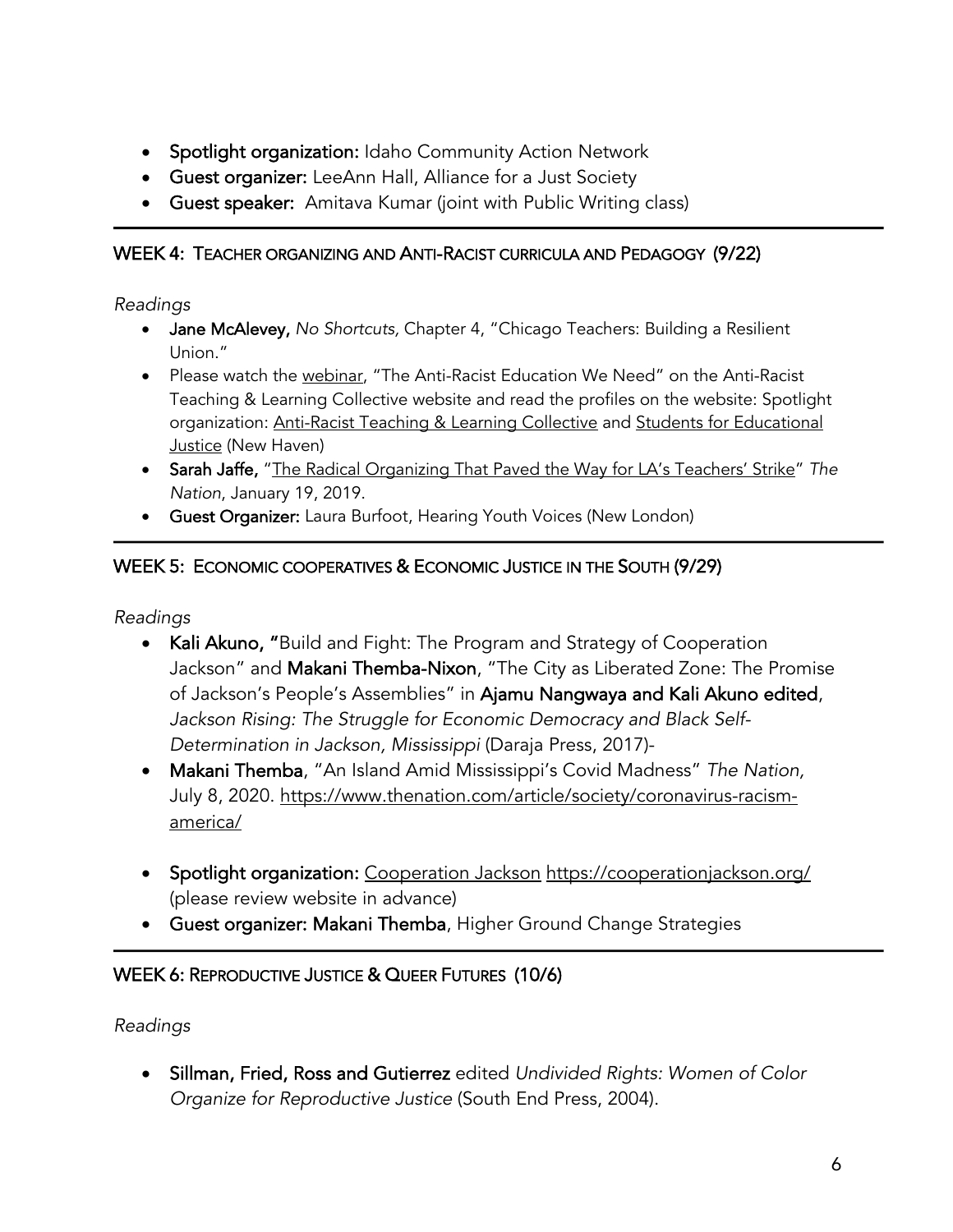- o Chapter 1, "Women of Color & the Struggle for Reproductive Justice"
- o Chapter 2, "The Political Context for Women of Color Organizing" (available through Yale Libraries).
- Forward Together, "The Road to Reproductive Justice: Native Americans in New Mexico" (Canvas)
- Rickke Mananzala, Dean Spade "The Nonprofit Industrial Complex and Trans Resistance," *Sexuality Research & Social Policy* (2008). (Canvas)
- Spotlight organization: **Forward Together** (please spend a few minutes reviewing their website and their blog for Black women and non-binary writers, Echoing Ida).
- Guest organizer: *Eveline Shen,* Executive Director, Forward Together

#### WEEK 7: INDIGENOUS ORGANIZATION AND SOVEREIGNTY (10/13)

#### *Readings*

- Nick Estes, Our History is the Future: *Standing Rock Versus the Dakota Access Pipeline, and the Long Tradition of Indigenous Resistance* (Verso, 2019).
- Leanne Betasamosake Simpson*. As We Have Always Done: Indigenous Freedom through Radical Resistance.* (University of Minnesota Press, 2017.) **Selections**
- Spotlight organization: Native Organizers Alliance
- Guest organizer: Judith LeBlanc (Caddo), Native Organizers Alliance

#### WEEK 8: MIGRATION, LABOR AND SOCIAL MOVEMENTS (10/20)

#### *Readings*

٦

- Glen Omatsu, "Immigrant Workers Take the Lead: A Militant Humility Transforms LS Koreatown" in in Rachael Buff edited, *Immigrant Rights in the Shadows of Citizenship.* (Canvas)
- Tiffany Willoughby-Herard (2019) "The Whatever that Survived: Thinking Racialized Immigration through Blackness and the Afterlife of Slavery." In Molina, HoSang, and Guttierez co-edited, *Relational Formations of Race: Theory, Method and Practice* (UC Press, 2019) (Canvas)
- Rinku Sen, Are Immigrants and Refugees People of Color, *ColorLines*, July 10, 2007.
- Rinku Sen, As People of Color, We're Not All in the Same Boat, *Nation*, August 27, 2014
- Rinku Sen, "Community organizations are returning to their 19th century roots," (*Press-Telegram,* July 10, 2020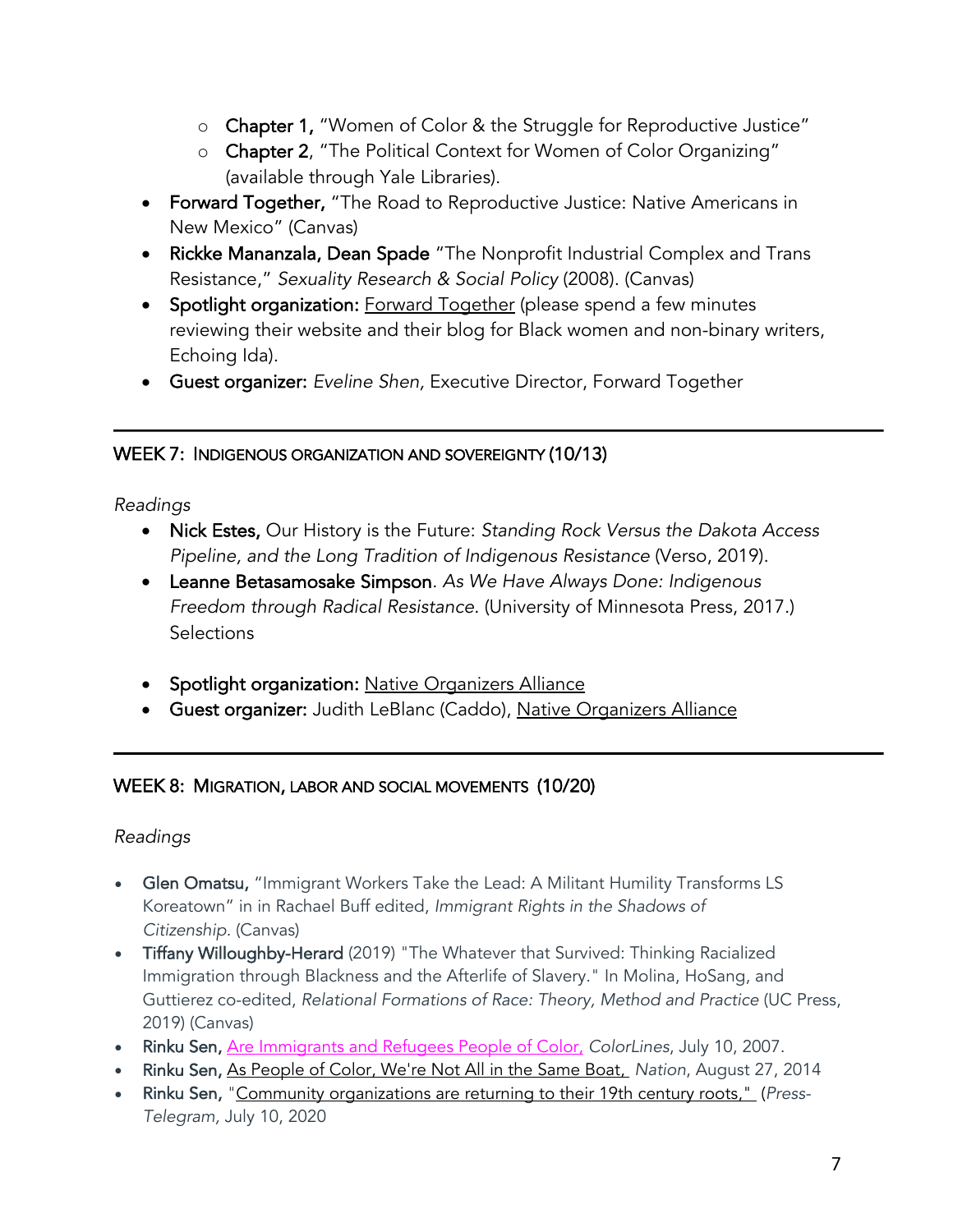• Guest organizer: Rinku Sen

#### WEEK 9: MIGRATION, LABOR, & SOCIAL MOVEMENTS (10/27)

*Readings*

- Jane McAlevey, Chapter 6, "Make the Road New York" in *No Shortcuts* (Canvas)
- Jane McAlevey, Organizing to Win a Green New Deal. Jacobin, March 26, 2019.
- Jane McAlevey, Three Lessons for Winning in November and Beyond, *NY Times,* Oct 10,2018.
- Jane McAlevey, Getting Out of Tight Corners, *New York Review of Books,* October 20, 2020.
- Guest organizer: Jane McAlevey
- Spotlight organization: Make the Road NY

#### WEEK 10: THE LABOR MOVEMENT AND WORKER POWER (11/3)

*Readings*

- Jane McAlevey, *No Shortcuts,* Chapter 3 (Canvas)
- Smucker, Chapters 3 and 4 in *Hegemony How-To*
- Puya Gerami, "Nursing Home Patients and Workers Are at Ground Zero for Coronavirus." *Jacobin*, May 21, 2020
- Spotlight organization: SEIU 1199NE (CT Healthcare workers union)
- Guest organizer: Puya Gerami, SEIU 1199NE

#### WEEK 11: ORGANIZER TRAINING AND MOVEMENT BUILDING (11/10)

*Readings*

 $\overline{a}$ 

- Libero Della Piana, "The Case for An Organizing School"
- Grassroots Policy Project, "Training for Transformation: A Report on the First Strategy College"
- Smucker, Chapters 6 and 7 in *Hegemony How-To*
- Spotlight organization: Grassroots Policy Project, www.grassrootspolicy.org
- Guest organizer: Francis Calpotura, in-a(d)vance/TIGRA